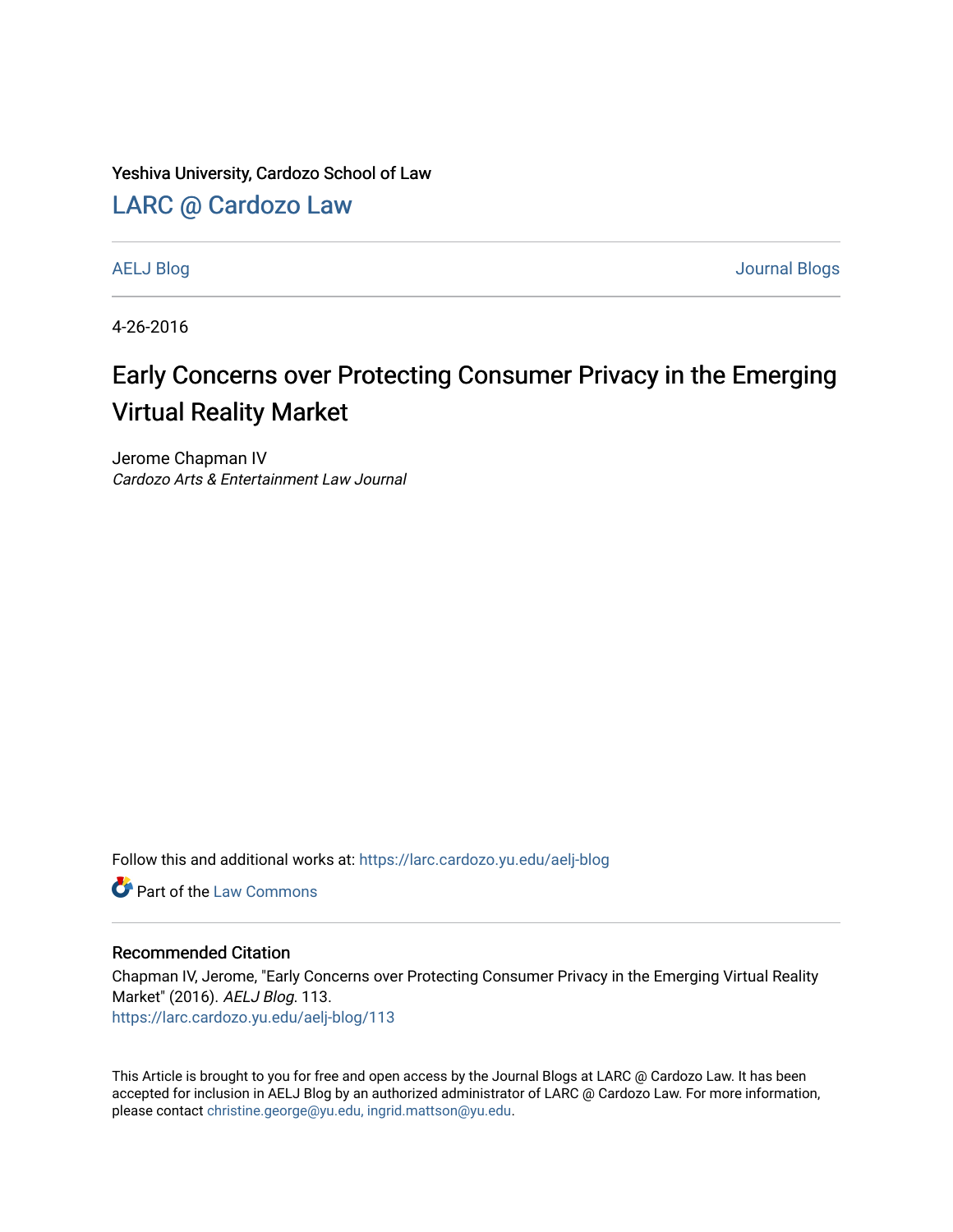# **Early Concerns over Protecting Consumer Privacy in the Emerging Virtual Reality Market**

### BY **[JEROME CHAPMAN IV](https://cardozoaelj.com/author/jerome-chapman-iv/)** / ON APRIL 26, 2016

As Virtual Reality entertainment finally finds itself in consumers' hands, the leaders have taken a bold stance on what legal rights they claim over user-generated content. While one front runner, Oculus Rift, estimates a shipping date in August 2016, they are accepting pre-orders and have posted their "Terms of Service.["\[1\]](https://cardozoaelj.com/2016/04/26/early-concerns-over-protecting-consumer-privacy-in-the-emerging-virtual-reality-market/#_ftn1) Therein, Oculus states:

"By submitting User Content through the Services, you grant Oculus a worldwide, irrevocable, perpetual (i.e. lasting forever), non-exclusive, transferable, royalty-free and fully sublicensable (i.e. we can grant this right to others) right to use, copy, display, store, adapt, publicly perform and distribute such User Content in connection with the Services[.\[2\]](https://cardozoaelj.com/2016/04/26/early-concerns-over-protecting-consumer-privacy-in-the-emerging-virtual-reality-market/#_ftn2)

Per these terms Oculus would have the right to sub-license user-generated content to third parties for Oculus' own financial gain. Users of Instagram will remember a proposed amendment to the Terms of Service which was redacted after large-scale user backlash to the proposed changes.<sup>[3]</sup> The proposed changes stated in simple terms that Instagram might profit off of user-generated content:

Some or all of the Service *[Instagram]* may be supported by advertising revenue. To help us deliver interesting paid or sponsored content or promotions, you agree that a business or other entity may pay us to display your username, likeness, photos (along with any associated metadata), and/or actions you take, in connection with paid or sponsored content or promotions, without any compensation to you." $[4]$ 

While those terms were eventually retracted, the language taking its place seems to legally permit substantially the same action:

"[Y]ou hereby grant to Instagram a non-exclusive, fully paid and royalty-free, transferable, sub-licensable, worldwide license to use the Content that you post on or through the Service, subject to the Service's Privacy Policy . . . . ["\[5\]](https://cardozoaelj.com/2016/04/26/early-concerns-over-protecting-consumer-privacy-in-the-emerging-virtual-reality-market/#_ftn5)

The privacy policy clarifies:

"We may share User Content and your information . . . with businesses that are legally part of the same group of companies that Instagram is part of . . . ("Affiliates"). Affiliates may use this information to help . . . improve . . . Affiliates' own services (including by providing you with better and more relevant experiences).<sup>[6]</sup>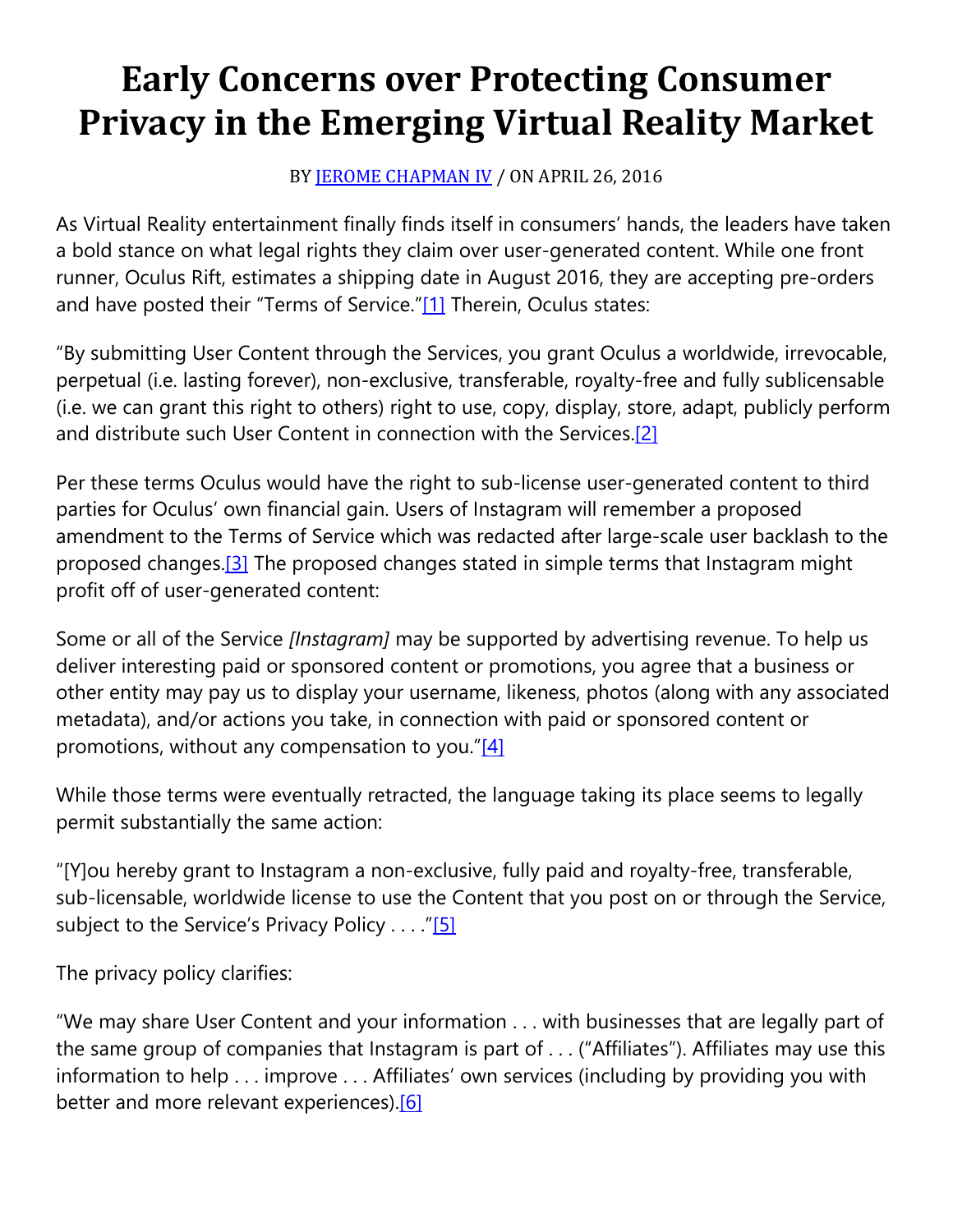Perhaps the most notable of these "Affiliates" is Facebook, which acquired Instagram for \$1 billion in 2012.<sup>[7]</sup> Slightly more than two years later, Facebook bought Oculus Rift for a substantial \$2 billion dollars.<sup>[8]</sup> Another affiliate under this umbrella is Atlas Solutions,<sup>[9]</sup> which "is a world-class ad-serving and measurement platform, offering services ("Services") to advertisers and agencies to help them deliver and understand the effectiveness of their ad campaigns.["\[10\]](https://cardozoaelj.com/2016/04/26/early-concerns-over-protecting-consumer-privacy-in-the-emerging-virtual-reality-market/#_ftn10) Plainly, this agreement would permit this information to be used in targeting advertisements.

Users of the service have agreed to allow Oculus to collect and share not only user generated content, but also "[i]nformation about your physical movements and dimensions when you use a virtual reality headset" and "information about the device's precise location, which is derived from sources such as the device's GPS signal and information about nearby WiFi networks and cell towers . . . . "["\[11\]](https://cardozoaelj.com/2016/04/26/early-concerns-over-protecting-consumer-privacy-in-the-emerging-virtual-reality-market/#_ftn11)

As this these terms are fairly generous to the Facebook family of companies, and seem to be a step forward from the retracted provisions of the Instagram policy, the agreement has drawn significant attention. Notable technology news website Gizmodo ran a story entitled "There are Some Super Shady Things in Oculus Rift's Terms of Service," which speculated "that the emergence of VR technology opens up [a] new type of data for companies to mine en masse which can be collected efficiently. The fact that Oculus, the clear leader in the new VR marketplace, is setting this precedent could be dangerous for the future of the technology.["\[12\]](https://cardozoaelj.com/2016/04/26/early-concerns-over-protecting-consumer-privacy-in-the-emerging-virtual-reality-market/#_ftn12)

A more impactful critique may be forthcoming from United States Senator Al Franken, who wrote to Oculus' CEO Brendan Iribe, expressing concern over privacy protections for users of the new technology. Franken wrote:

I believe Americans have a fundamental right to privacy, and that right includes an individual's access to information about what data are being collected about them, how the data are being treated, and with whom the data are being shared.<sup>[13]</sup>

A virtual reality analyst noted that the concerns about the amount of data collected, and the use thereof, have arisen because of Oculus' lack of transparency regarding its business model[.\[14\]](https://cardozoaelj.com/2016/04/26/early-concerns-over-protecting-consumer-privacy-in-the-emerging-virtual-reality-market/#_ftn14) Quite simply, if Oculus sells the \$600 unit at a los[s\[15\],](https://cardozoaelj.com/2016/04/26/early-concerns-over-protecting-consumer-privacy-in-the-emerging-virtual-reality-market/#_ftn15) that revenue must be collected elsewhere, and the broad license to an unprecedented amount of user data and information certainly has the potential to be that cash cow, considering the relative modicum (as compared to an always-on in-home virtual reality device) of information to be gleaned off of an Instagram user's account was valued at \$30 per user.<sup>[16]</sup>

Will Mason, Editor-in-Chief at UploadVR imagined a somewhat Orwellian scenario possible under these terms where "[a]n ad executive at Coke, for instance, could tell just how long you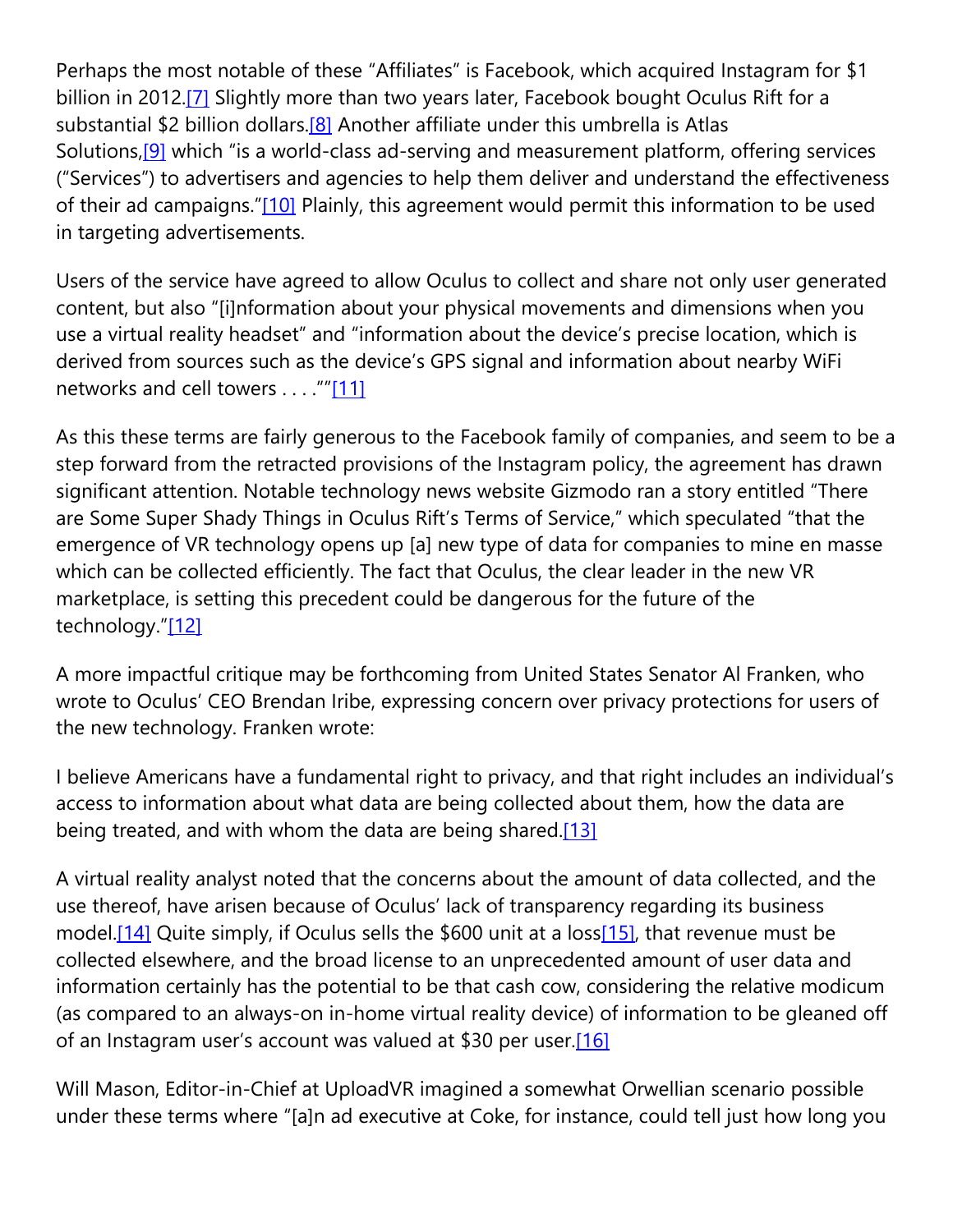stared at the Coke bottle cleverly placed inside your favorite game as an in-game ad and use that data to better place it in the game for you next time." $[17]$ 

Oculus currently denies the presence of such an advertising scheme[,\[18\]](https://cardozoaelj.com/2016/04/26/early-concerns-over-protecting-consumer-privacy-in-the-emerging-virtual-reality-market/#_ftn18) but explicitly states "these are things we may consider in the future.["\[19\]](https://cardozoaelj.com/2016/04/26/early-concerns-over-protecting-consumer-privacy-in-the-emerging-virtual-reality-market/#_ftn19) Undoubtedly, it would be naïve to expect that Oculus would forgo profits, but there is something concerning about users giving content and data to a mega-corporation which openly states: "You irrevocably consent to any and all acts or omissions by us or persons authorized by us that may infringe any moral right (or analogous right) in your User Content.["\[20\]](https://cardozoaelj.com/2016/04/26/early-concerns-over-protecting-consumer-privacy-in-the-emerging-virtual-reality-market/#_ftn20)

Perhaps drawing publicity to the surprising terms in this agreement early in the emergence of the industry will protect consumer interests, and draw prospective users to the other terms including their requirement to opt out of the arbitration agreement should litigation be the preferred route.<sup>[21]</sup>

[\[1\]](https://cardozoaelj.com/2016/04/26/early-concerns-over-protecting-consumer-privacy-in-the-emerging-virtual-reality-market/#_ftnref1) Terms of Service, Oculus: https://www.oculus.com/en-us/legal/terms-of-service/.

### [\[2\]](https://cardozoaelj.com/2016/04/26/early-concerns-over-protecting-consumer-privacy-in-the-emerging-virtual-reality-market/#_ftnref2) *Id.*

[\[3\]](https://cardozoaelj.com/2016/04/26/early-concerns-over-protecting-consumer-privacy-in-the-emerging-virtual-reality-market/#_ftnref3) http://www.forbes.com/sites/tomiogeron/2012/12/20/after-backlash-instagram-changesback-to-original-terms-of-service/#2bc5124326ab

[\[4\]](https://cardozoaelj.com/2016/04/26/early-concerns-over-protecting-consumer-privacy-in-the-emerging-virtual-reality-market/#_ftnref4) Proposed Terms of Service update, Instagram, as excerpted in: http://blogs.wsj.com/digits/2012/12/18/why-the-web-is-freaking-out-over-instagrams-newterms-of-service/. NB: italics are this author's.

[\[5\]](https://cardozoaelj.com/2016/04/26/early-concerns-over-protecting-consumer-privacy-in-the-emerging-virtual-reality-market/#_ftnref5) Terms of Use, Instagram: https://help.instagram.com/478745558852511/.

[\[6\]](https://cardozoaelj.com/2016/04/26/early-concerns-over-protecting-consumer-privacy-in-the-emerging-virtual-reality-market/#_ftnref6) Privacy Policy, Instagram: https://help.instagram.com/155833707900388

[\[7\]](https://cardozoaelj.com/2016/04/26/early-concerns-over-protecting-consumer-privacy-in-the-emerging-virtual-reality-market/#_ftnref7) http://techcrunch.com/2012/04/09/facebook-to-acquire-instagram-for-1-billion/

[\[8\]](https://cardozoaelj.com/2016/04/26/early-concerns-over-protecting-consumer-privacy-in-the-emerging-virtual-reality-market/#_ftnref8) http://techcrunch.com/2014/07/21/facebooks-acquisition-of-oculus-closes-now-official/

[\[9\]](https://cardozoaelj.com/2016/04/26/early-concerns-over-protecting-consumer-privacy-in-the-emerging-virtual-reality-market/#_ftnref9) Related Companies, Oculus: https://www.oculus.com/en-us/legal/related-companies/

[\[10\]](https://cardozoaelj.com/2016/04/26/early-concerns-over-protecting-consumer-privacy-in-the-emerging-virtual-reality-market/#_ftnref10) Privacy Policy, Atlas Solutions: https://atlassolutions.com/privacy-policy/

[\[11\]](https://cardozoaelj.com/2016/04/26/early-concerns-over-protecting-consumer-privacy-in-the-emerging-virtual-reality-market/#_ftnref11) Privacy Policy, Oculus: https://www.oculus.com/en-us/legal/privacy-policy/

[\[12\]](https://cardozoaelj.com/2016/04/26/early-concerns-over-protecting-consumer-privacy-in-the-emerging-virtual-reality-market/#_ftnref12) http://gizmodo.com/there-are-some-super-shady-things-in-oculus-rifts-terms-1768678169